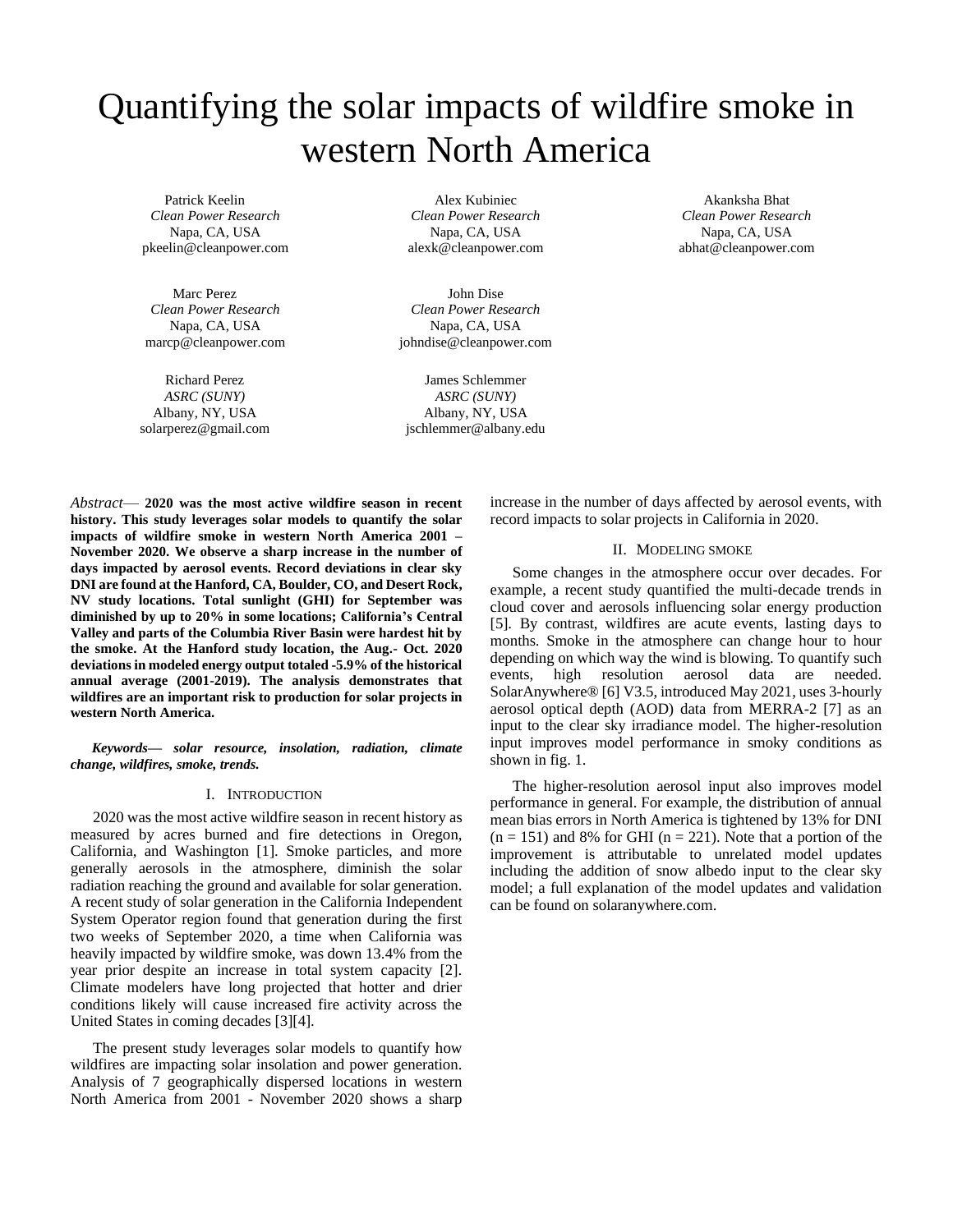

Fig. 1. Global horizontal irradiance measured by SolarAnywhere V3.4 and V3.5 and Baseline Surface Radiation Network [8] station located at Hanford, CA. Each point represents one daylight hour during the period August-October 2020 when thick smoke impacted the area.

# III. IDENTIFYING WILDFIRE EVENTS

The previous SolarAnywhere model version, V3.4, provides a convenient baseline for studying short aerosol events like smoke from wildfires, because it uses trailing 3-year monthly averages of AOD. In other words, comparing V3.4 to V3.5 shows the deviation from medium-term averages. Visualizations of the data, as in fig. 2, show an unmistakable signature of a severe wildfire season.

Clear sky direct normal insolation is used for two reasons. First, direct normal irradiance (DNI) is more sensitive to aerosols than global horizontal irradiance. Second, because the clear sky model is not influenced by cloud cover, it isolates the impact of aerosols on insolation.



Fig. 2. Modeled clear sky direct normal insolation January - November 2020 for Hanford, CA and Boulder, CO.

## IV. QUANTIFYING THE SOLAR IMPACTS

Seven geographically dispersed locations in western North America from 2001 - November 2020 were analyzed. Of these, Hanford, CA, Boulder, CO and Desert Rock, NV saw record low 365-day moving average clear sky DNI during the 2020 fire season. Deviations relative to the 2001-2019 average were: Hanford, -8.9%; Boulder, -5.2%; Desert Rock, -3.4%. For both Hanford and Boulder, the 2020 wildfire season impact on insolation was more than double that of any previous year in the study.

We define an impacted day as a day when clear sky DNI is at least 30% below the baseline. The number of impacted days has risen sharply since 2001, as seen in fig. 3. There were 105 impacted days in 2020, shattering the previous record of 39 reached just 2 years earlier.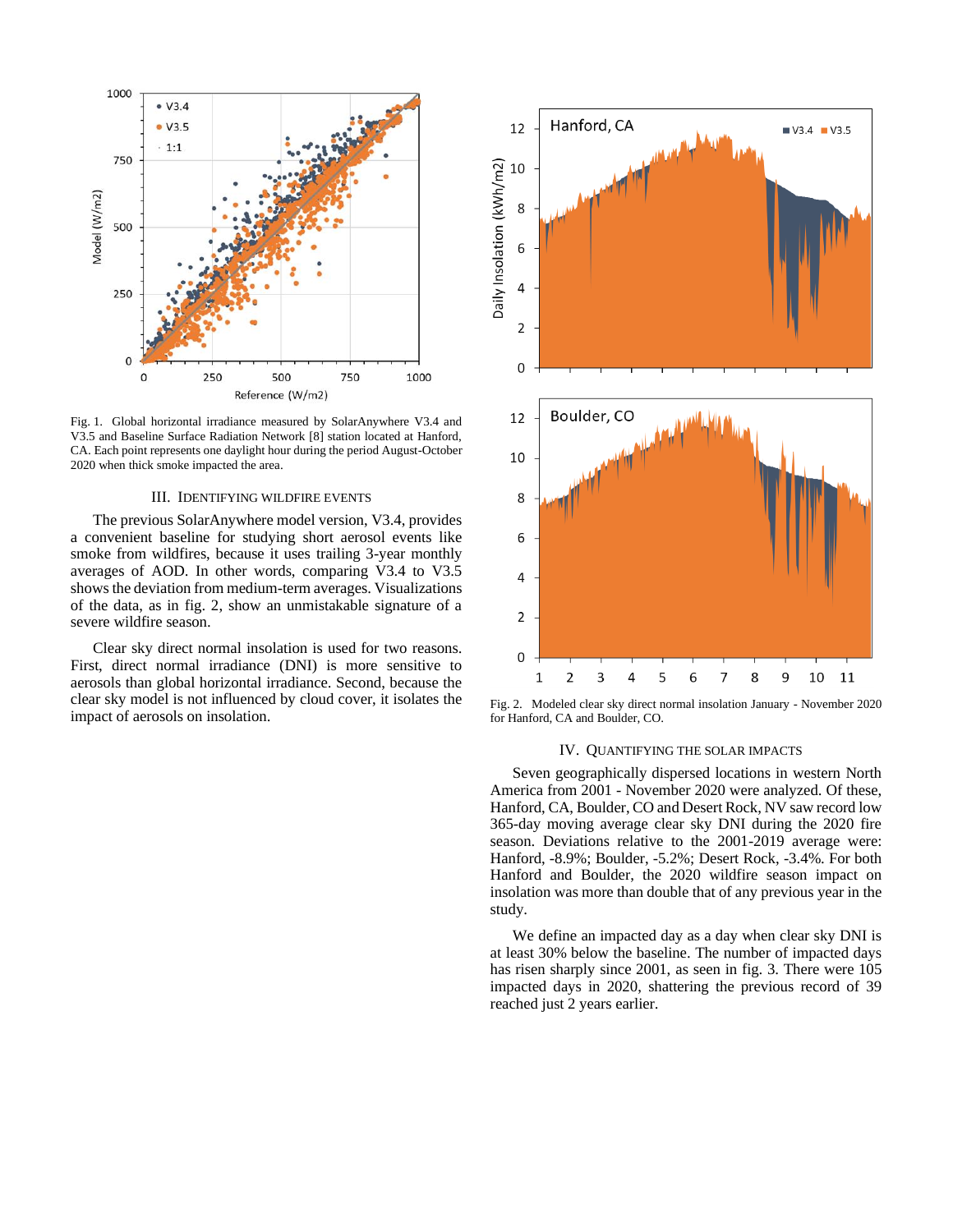

Fig. 3. Impacted days for 7 geographically dispersed locations in western North America.

Differences in global irradiation during the month of September were mapped (fig. 4) to illustrate the geographic extent of the impacts. Total sunlight (GHI) for the month was diminished by up to 20%. California's Central Valley and parts of the Columbia River Basin (including Portland and Bend) were hardest hit by the smoke. Northern Colorado also suffered severe wildfires in October.



Fig. 4. Differences in insolation as a result of aerosol deviations, September 2020.

A standard photovoltaic (PV) energy simulation model was used to relate the irradiance impacts to solar energy production. For this study we defined a typical utility PV system (single-axis tracking, G.C.R. 0.35, DC:AC ratio 1.4) and ran energy simulations 2001 - Nov. 2020 for the Hanford and Boulder locations. Monthly energy production is displayed in fig. 4.

At Hanford, the Aug.- Oct. 2020 deviations totaled -129 MWh/MW-DC, equivalent to -5.9% of the historical average (2001-2019) annual energy output. For comparison, the standard